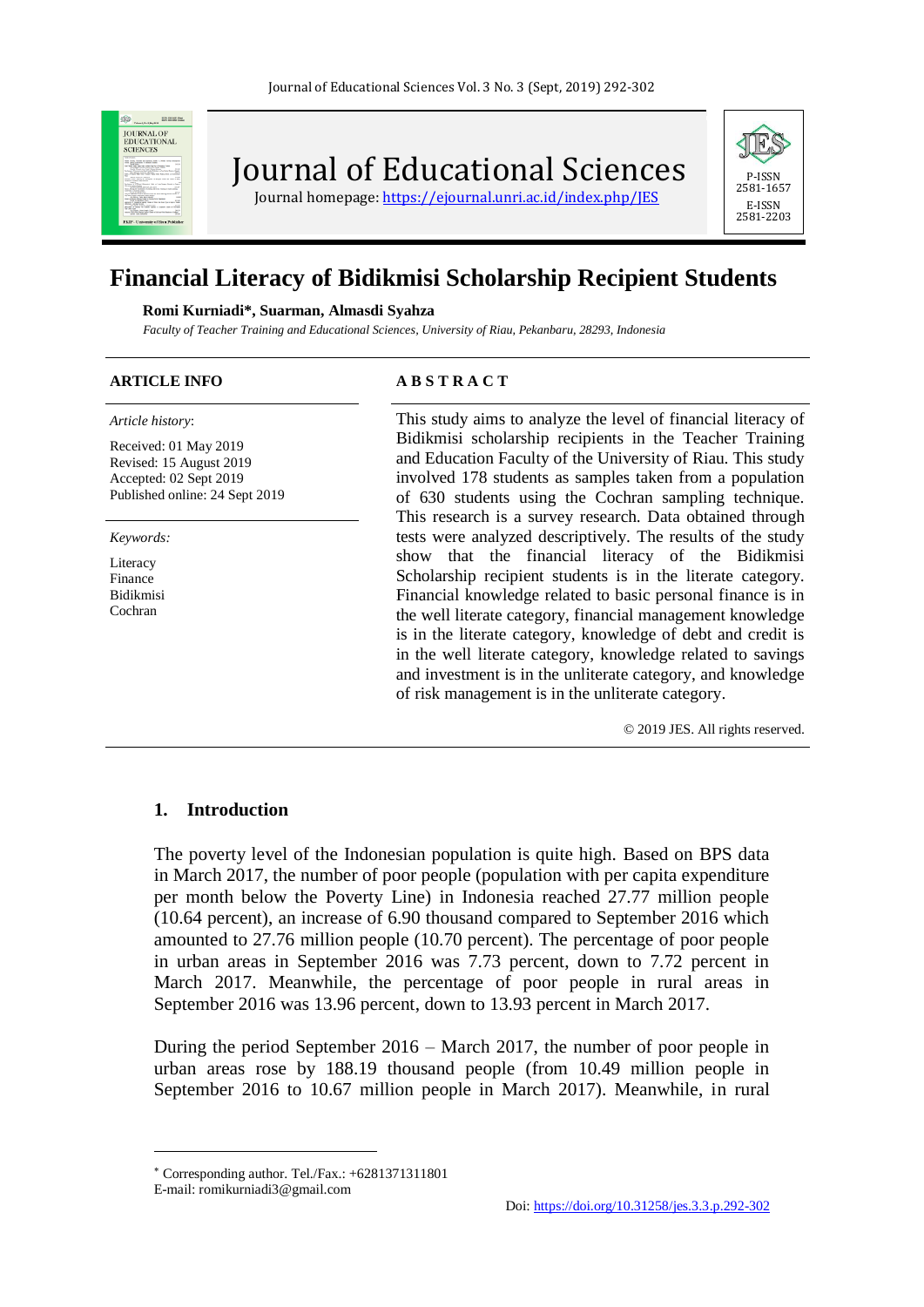areas it dropped by 181.29 thousand people (from 17.28 million people in September 2016 to 17.10 million people in March 2017).

Poverty is synonymous with the low financial literacy of the Indonesian people, especially marginalized groups. In order to avoid financial problems, financial literacy skills and knowledge are very necessary. Basically, financial problems in the form of financial difficulties are not only caused by small income. But the factor that also needs to be considered is the ability to manage existing money resources. The amount of income does not guarantee that a person can avoid financial problems, because the income earned cannot be used maximally if financial management capabilities are low.

Having financial literacy is a vital requirement so that humans obtain welfare from existing resources. Good financial literacy can also increase the amount of income. Financial literacy is expected to not only be able to improve the welfare of the community, but also can help reduce poverty. Furthermore, financial literacy is explained as the ability to manage expenses in accordance with income, the decision to invest, the amount of savings in one period of income, and careful planning in credit decisions.

Financial well-being can be obtained from the accuracy of the allocation of money owned. This financial allocation requires knowledge, attitude and implementation known as financial literacy. The extent to which a person's knowledge, attitudes and implementation in managing finances is known as financial literacy (Widayati, 2012). This shows that financial literacy needs to be observed.

Students have problems in managing personal finance because most students are managing their finances independently when they are in college. According to Sabri in Margaretha and Pambudhi (2015), it was stated that for some students, personal financial management without any interference and full supervision of parents is only done when on the bench. Managing expenses starting from paying rent, buying textbooks, making assignments, transportation needs and food by adjusting financial resources received from parents is new.

As explained earlier, that large money resources are not a guarantee of welfare if not managed properly. So this situation will get worse if the money resources managed are very limited. Students who have a family background with the ability of the middle to lower economy certainly must have more skills in managing this limited money resource.

Students with underprivileged economic status but achievers are given the opportunity to obtain scholarships, one of which is Bidikmisi scholarship. Even if the student has received a Bidikmisi scholarship, it does not mean a large amount of money is owned. This means that Bidikmisi students need to have good financial management skills.

In general, Bidikmisi students receive a living cost of Rp. 600,000 per month. The payment system for the University of Riau is paid twice in one semester, or once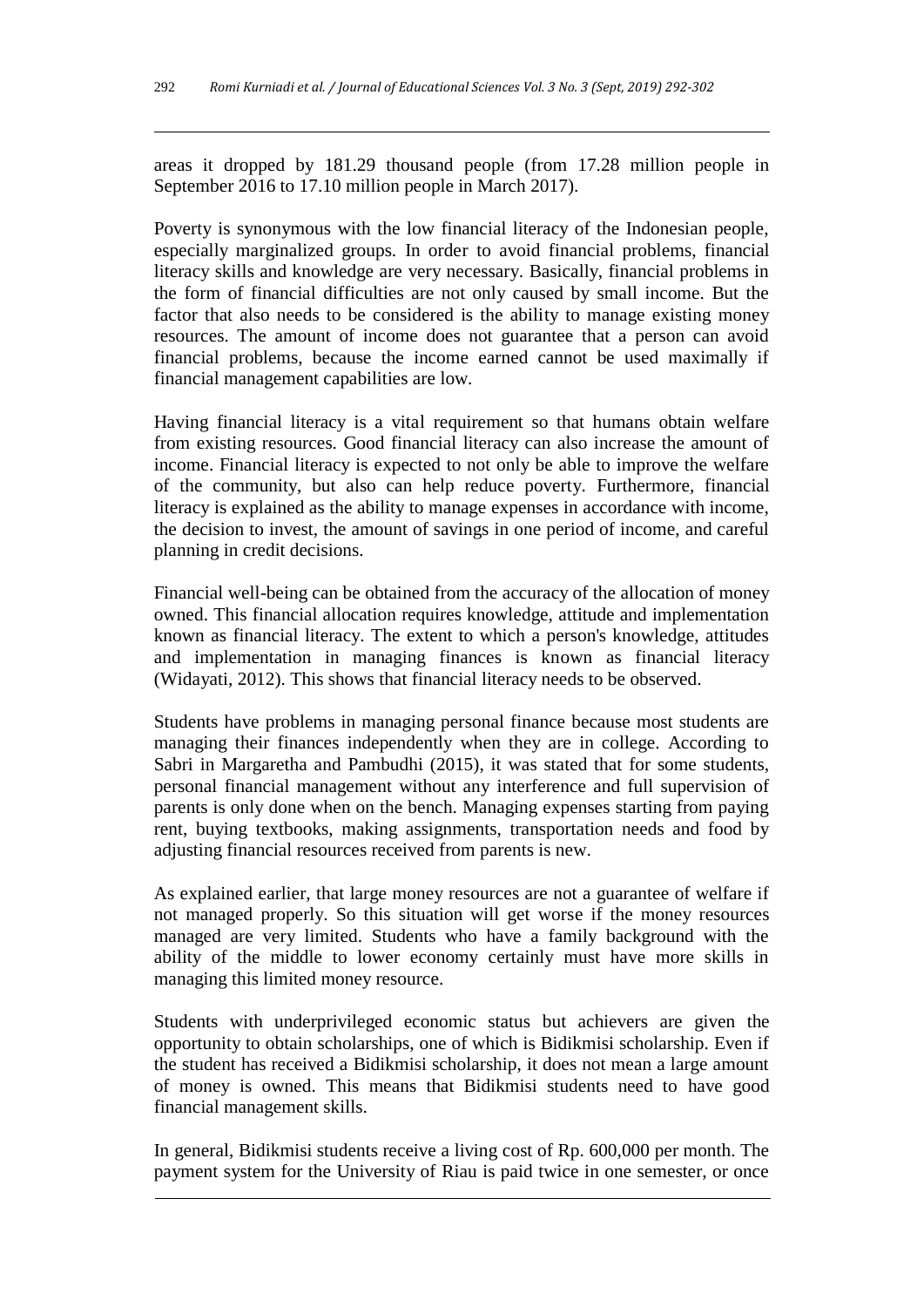per 3 months. If added with the allowance from parents of Rp. 600,000, - (the maximum amount of parental income divided by the number of dependents), then the amount of Bidikmisi student income is Rp. 1,200,000. This means that Bidikmisi students can get income lower than the total amount. This is a very small amount to meet daily needs.

Sandra (2017) in her research on consumption behavior patterns of Bidimisi students found that on average the recipients of Bidikmisi Riau University had a monthly income of Rp.  $1,000,000$  up to Rp. 1,200,000. In addition, in this study it was found that the level of income affects the pattern of consumption behavior by 5.2%, meaning that, even though income is low, consumption behavior cannot be controlled properly. At the time of the study it was found that some students bought non-priority needs.

Kurniawati (2016) conducted a study on allocation of pocket money, food coping strategy, and the level of nutritional adequacy of Bidikmisi recipient students at IPB found that students used living costs obtained for food expenditure by 71.2%. However, this percentage is not in line with the nutritional adequacy in the less category. This shows that there is an indication that consumption expenditure is not based on nutritional needs, but is limited to full, or even just in the form of life style.

The research which also discusses lifestyle and consumption patterns of Bidikmisi students was conducted by Setiawan and Zain (2013), finding that most of the expenses for bidikmisi money were spent on paying boarding, which was 45%. On the other hand, 55.4% is used to meet needs that are not basic needs and study needs.

In terms of socio-economic status, students receiving Bidikmisi Scholarships have a socio-economic background in the middle to lower classes. In addition, students receiving Bidikmisi also have income problems. Therefore, in this study will be examined the level of student financial literacy Bidikmisi Economic Education Faculty of Teacher Training and Education, University of Riau.

The National Assessment of Adult Literacy (NAAL) in 2003 stated that skillbased literacy (skill based) focused on the knowledge and skills of the community that must be possessed to live everyday life. Literacy in the broadest sense includes understanding (knowledge of words, symbols, and counting operations) and usage (ability to read, write, and count) from material that is processed, documents, and quantitative information (Huston, 2010).

The application of the literacy concept above in the financial field means that financial literacy focuses on the process of understanding financial information, understanding reading and numeracy skills related to finance. Huston (2010) defines financial literacy as a process of measuring how well individuals can understand and use personal financial information. Huston conceptualizes financial literacy in two dimensions, namely dimensions of understanding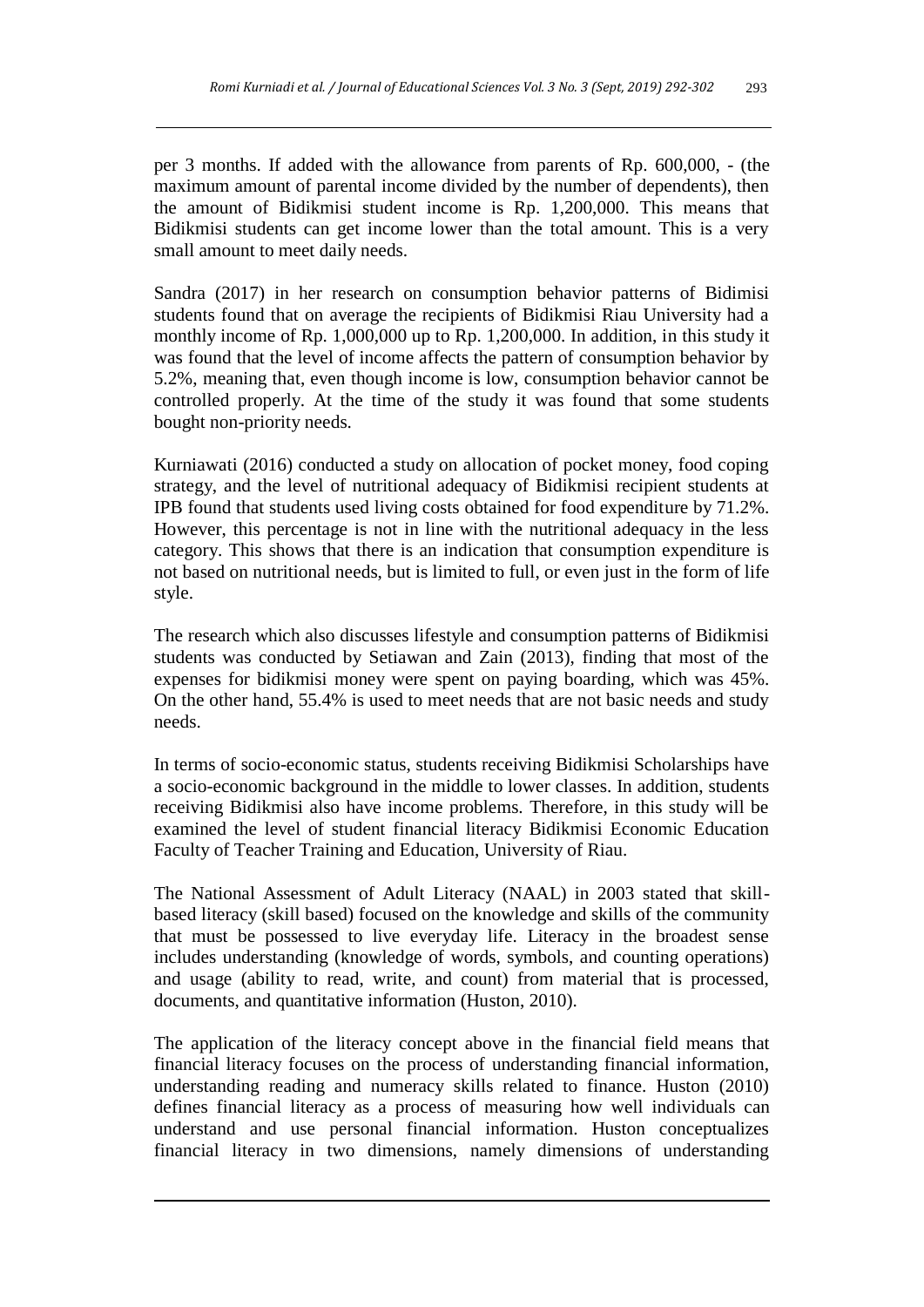(knowledge of personal finance) and dimensions of use (the application of concepts and personal financial products).

Based on existing research, Remund (2010) defines financial literacy into five groups, namely: 1) knowledge of financial concepts; 2) the ability to communicate financial concepts; 3) ability to manage personal finance; 4) the ability to make the right financial decisions; and 5) confidence in making effective future plans to meet financial needs in the future. The Organization for Economic Cooperation and Development (2012) defines financial literacy as knowledge and understanding of financial concepts and risks, abilities, motivation and trust in applying knowledge and understanding to make effective financial decisions, so as to improve the welfare of individuals and society for the better.

Financial literacy education is motivated by the low ability of the community to manage finances where there is a low level of saving money and high levels of public consumption. Real education is important for instilling knowledge or something. According to Syahza (2014) knowledge is the formation of associative thinking that connects or intertwines a thought with reality or with other thoughts based on repeated experience without understanding essential and universal causality (causality). Financial knowledge according to Yulianti and Silvy (2013) is everything about finance that is experienced or that occurs in everyday life.

Financial education is important to be a part of formal education. According to Sobri Sutikno in Fakhruddin (2017) the process of formal education is able to provide good changes in increasing knowledge and skills. There needs to be improvement over time in the world of education, including in terms of educational content. It is important to always update the quality of education that is important for the country's progress (Monnas, 2018).

Financial education is one method that is able to improve individual abilities in financial literacy. Financial education is an important instrument for measuring well-designed financial literacy in order to capture the extent to which financial education can improve a person's knowledge and ability to behave effectively in order to improve welfare (Huston, 2010; Hung, Parker & Yoong, 2009). The use of technology is also important in supporting financial literacy education. Linda at all (2018) said that development of Knowledge and Technology in the era of globalizationis growing rapidly. This has an impact on various aspects of human life,including in Education.

According to Mandell (2009) in general, the inability of the community to make financial decisions in managing their finances can have a negative impact on all aspects of a country's economy. Concerns about the economy caused the government to focus on the importance of financial education and understanding in the use of basic financial instruments (financial literacy) as a function of financial markets.

OECD (2014) says that financial education is a process of increasing people's understanding of financial products and concepts through direct information,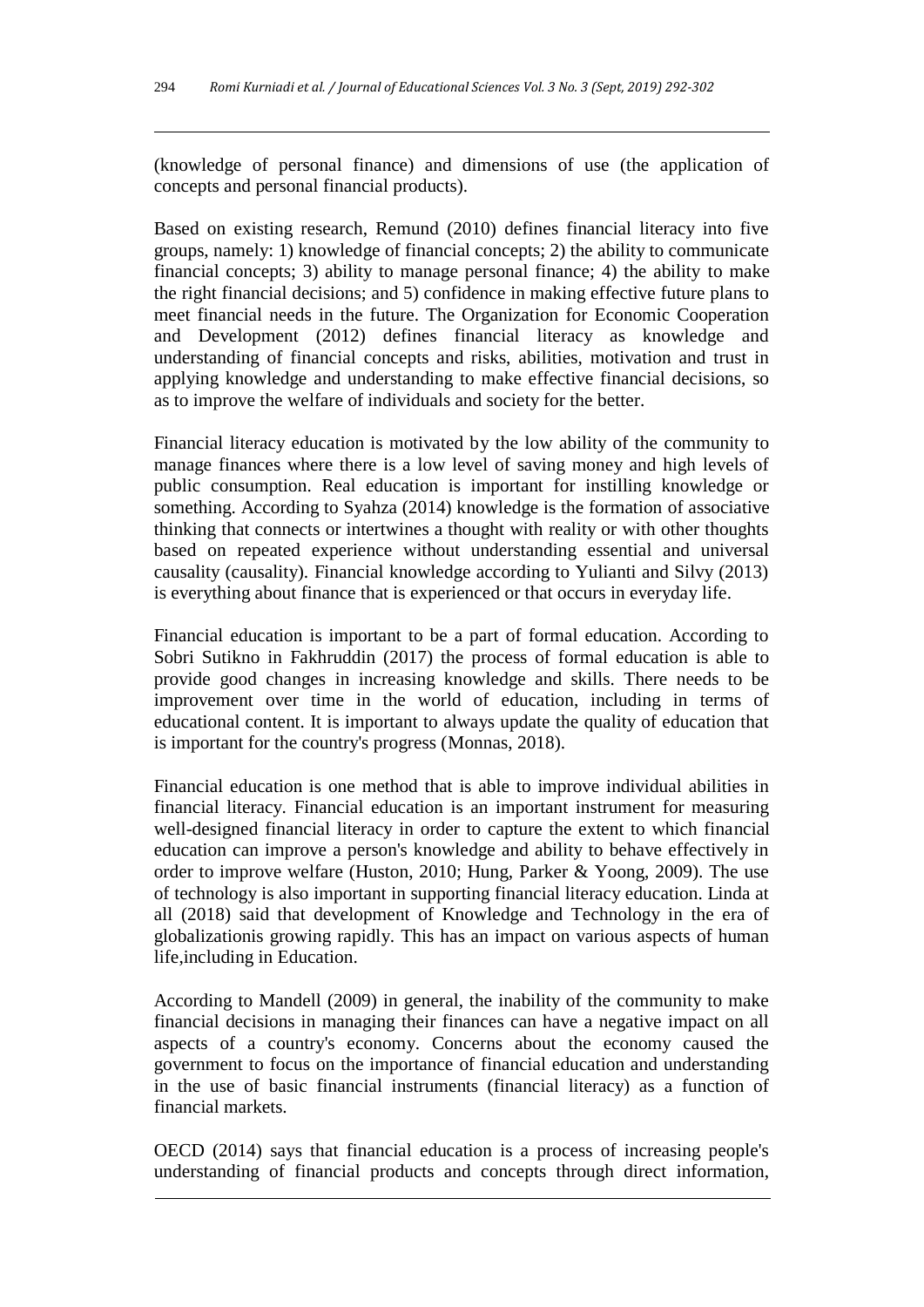instruction and advice, in order to develop the ability and trust of the community to be more sensitive to financial risks and opportunities, to determine a choice, to find out where to get help, and other effective actions that can improve people's financial well-being.

OECD (2014) divides financial knowledge into four learning environments. The following are four scope of financial literacy according to PISA:

a. Money and Transactions (Money and Transaction)

The scope of money and transactions consists of differences in the form and purpose of using money and using simple transactions such as payments, use of money, value for money, bank cards, bank accounts, and currencies.

b. Planning and financial management (Planning and Managing Finance)

The scope of financial planning and management has become an important scope in shaping financial literacy skills. Components in financial planning and management include planning and managing income and wealth for the short and long term, knowledge to monitor income and costs, and utilizing available income and other resources to improve financial well-being.

c. Risk and Benefits (Risk and Reward)

The scope of risks and benefits relates to the ability to identify ways to manage financial resources, balance and protect risks (including through insurance and savings products), as well as an understanding of the potential benefits or losses in using financial products such as credit and investment. This scope provides understanding to the public about how to minimize financial risks faced and maximize benefits through financial management.

d. Financial Landscape (Financial Landscape)

The financial landscape is related to characters and features in the financial world. The financial landscape includes several things, namely the rights and responsibilities of consumers in the financial market and general financial environment, the implications of financial agreements, and combining understanding of the consequences of changing economic and community conditions on policies, such as changes in interest rates, inflation and taxation.

Therefore, this study attempts to analyze the student financial literacy of Bidikmisi in the faculty of teacher training and education in the University of Riau.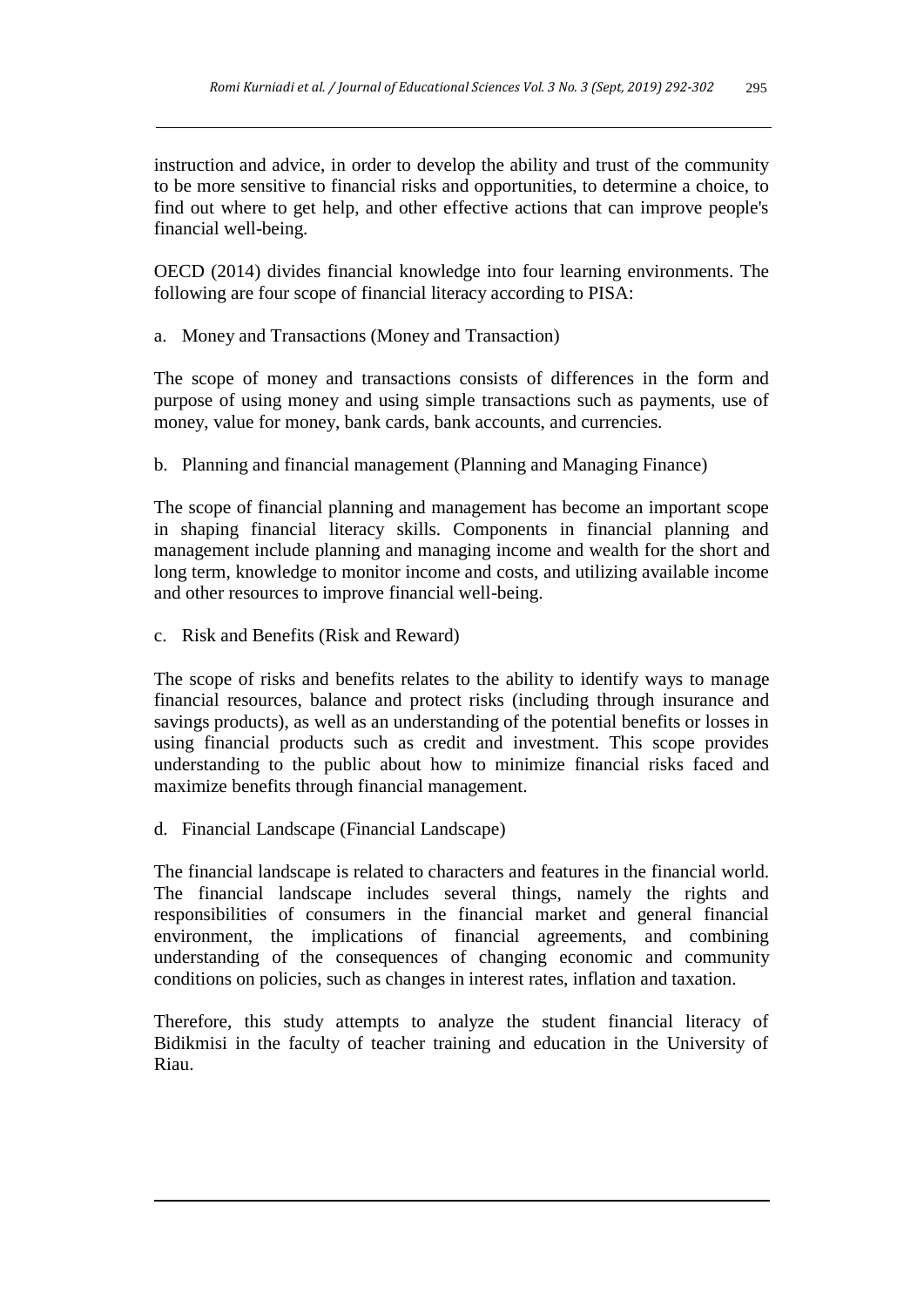# **2. Methodology**

This research is a type of survey research conducted in Pekanbaru with research subjects from the Faculty of Religion and Education at the University of Riau in January to March 2019. The sampling technique using the Cochran method obtained samples of as many as 178 people with a proportion of 20% men and 80% of women.

The data used is primary data. Primary data sources obtained answers to respondents 'financial literacy tests, as well as respondents' financial behavior. Data collection is done through the questionnaire. Questioners will be arranged in two forms, namely tests and questionnaires. The data analysis technique is done by first identifying and categorizing the level of student financial literacy. Test results are tabulated by giving point 1 for the correct answer, and giving a value of 0 for the wrong answer. Descriptive statistical analysis aims to explain the picture examined through sample data without analyzing and making generally accepted conclusions. The results of the correct answers are then presented to be grouped into the assessment categories presented in Table 1.

| Table 1. Financial Literacy Assessment Category |  |  |  |
|-------------------------------------------------|--|--|--|
|-------------------------------------------------|--|--|--|

| Percentage    | Categories                                                     |
|---------------|----------------------------------------------------------------|
| More than 80% | Having high knowledge about financial literacy (well literate) |
| 60\% to 79\%  | Having moderate knowledge about financial literacy (literate)  |
| Bellow 60%    | Having low knowledge about financial literacy (unliterate)     |
|               |                                                                |

# **3. Results and Discussion**

Bidikmisi students are required to achieve certain achievements so that their Bidikmisi scholarship contracts can continue, one of which is to obtain a minimum grade point average (GPA) of 2.5 for the natural sciences and 2.75 for social and humanities majors. The GPA data of students receiving Bidikmisi scholarships in the Faculty of Teacher Training and Education is presented in Figure 1.



Figure 1. Bidikmisi Recipient Student Grade Point Average

Based on data from 178 samples, information was obtained that students whose GPA was in the range of 2.59-3.04 were 7.86%, ranging from 3.04-3.50 as much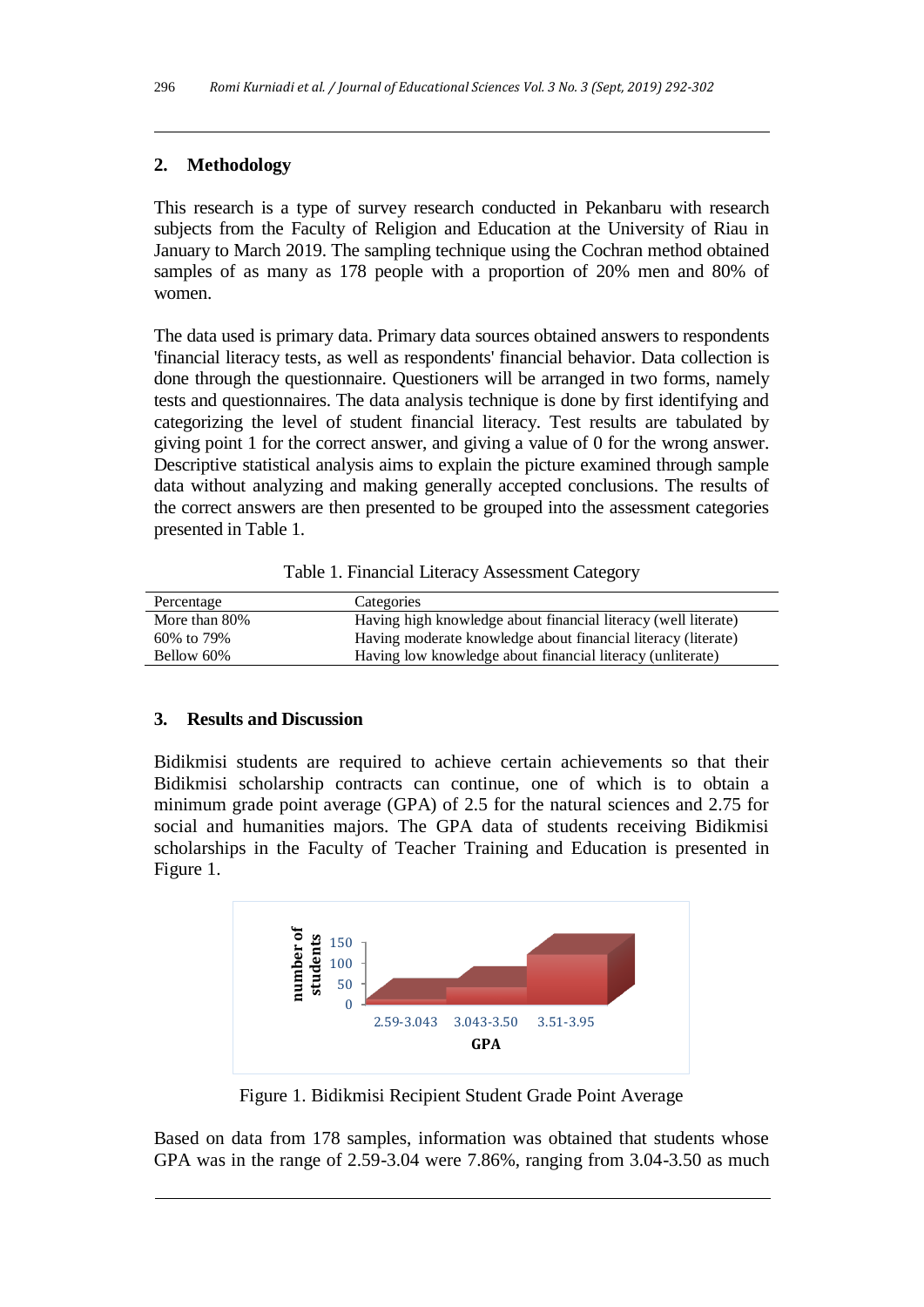as 24.16%, ranging from 3.50 to 3.95 as many as 67, 97%. Based on these data it can be concluded that most students are students whose GPA is at level 3. Only a few students whose GPA is at level 1.

In this study also collected student income data Bidikmisi in FKIP Riau University. The income component recorded includes living costs from Bidikmisi scholarships, remittances from old organizations, and other income obtained from student work if any. Student income data is presented in Figure 2.



Figure 2. Earnings of Bidikmisi Scholarship Recipients and Teaching and Education Faculty Students at the University of Riau

Student bids for Bidikmisi are grouped on three levels. Level 1 is students who earn between IDR 600,000 - IDR 1,065,000, level 2 are students who earn between IDR 1,060,000 IDR 1,530,000, and level 2 are students who earn between IDR 1,530,000 - 2,000,000. The maximum income of a Bidikmisi scholarship recipient is IDR 2,000,000, while the smallest income is IDR 600,000.

Students whose income is at level 1 are the largest, which is 70.78%. At level 2 there is 7.1% and at level 3 only 6.74%. The average income of the FKIP University of Bidikmisi students in Riau is Rp. 1,005,600, or is at level 1. This shows that the Bidikmisi student money resources of the University of Riau FKIP are very limited.

This study looks at financial literacy from indicators of financial knowledge and financial behavior. The financial knowledge of students receiving Bidikmisi Scholarships in the Teacher Training and Education Faculty is categorized into three categories, namely categories (a) well literate, (b) literate, and (c) unliterate. General financial knowledge is presented in Figure 3.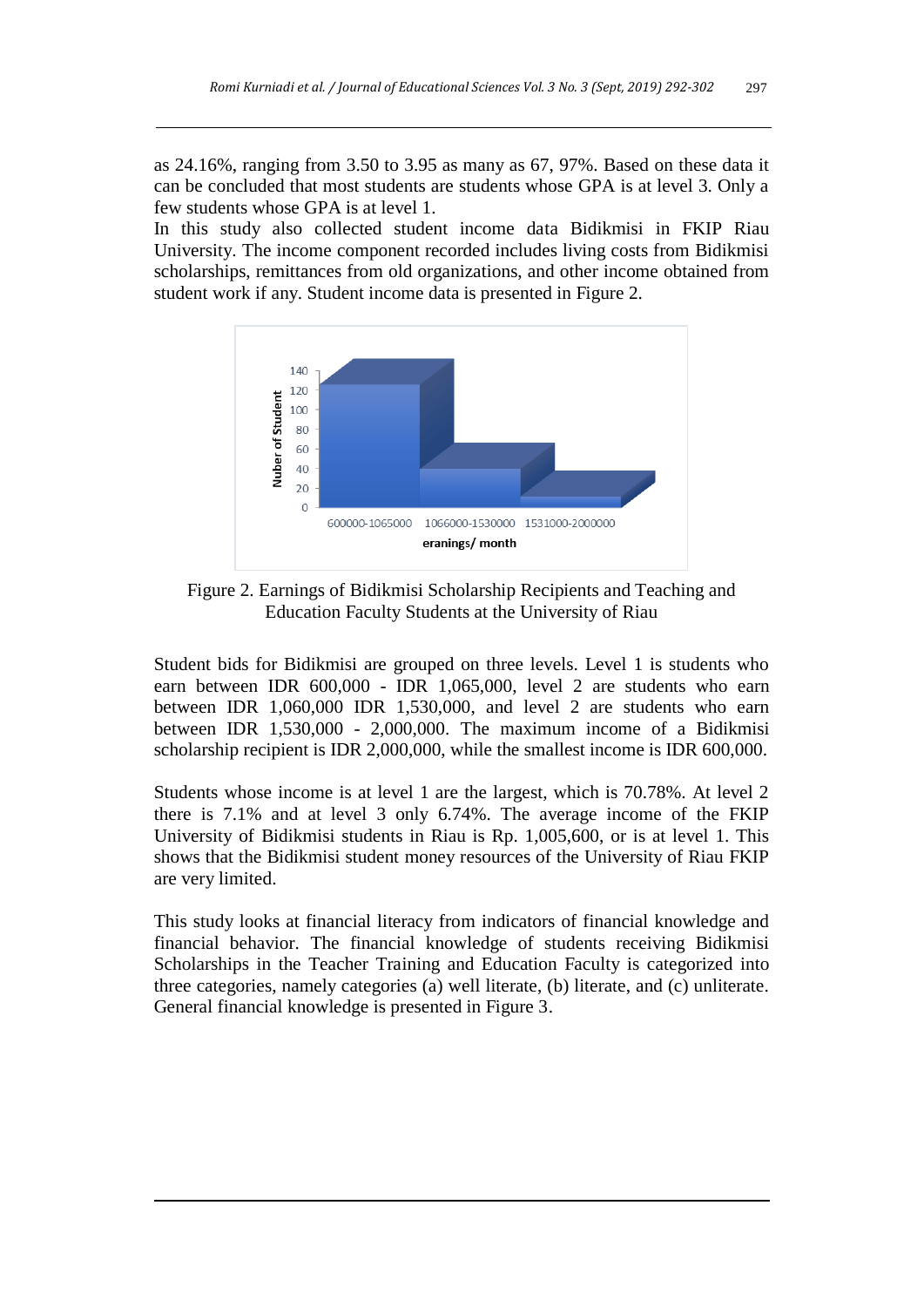

Figure 3. Level of Financial Literacy Student of Bidikmisi Scholarship Recipient Faculty of Education and Education, University of Riau

Overall the financial knowledge of Bidikmisi scholarship recipients at the University of Riau FKIP is in the literate category with the percentage of correct answers 64.61%. When viewed based on the financial knowledge category students who have knowledge of the well literate category are only 2.8%, the literate category is 67.9%, and the unliterate category is 29.2%. It can be seen that most students have financial knowledge in the literate category, meaning that their financial knowledge is still in the moderate category. There are still many students who have poor financial knowledge that is in the unliterate category.

### **Financial knowledge related to Basic Personal Finance**

Basic personal finance, covers a variety of one's conscious understanding in financial management such as simple interest calculation, compound interest, inflation, opportunity cost, time value, asset liquidity, and others. From some of the subindicators, in this study to measure a person's basic financial knowledge measured by two subindicators, namely controlling inflation towards a group of people and the influence of inflation on purchasing power. Through these two indicators the data obtained is shown in figure 4.



Figure 4. Financial knowledge related to Basic Personal Finance

In the sub indicator of the effect of inflation on a group, the percentage of correct answers is 79% and is in the literate category. Whereas in the sub indicator of the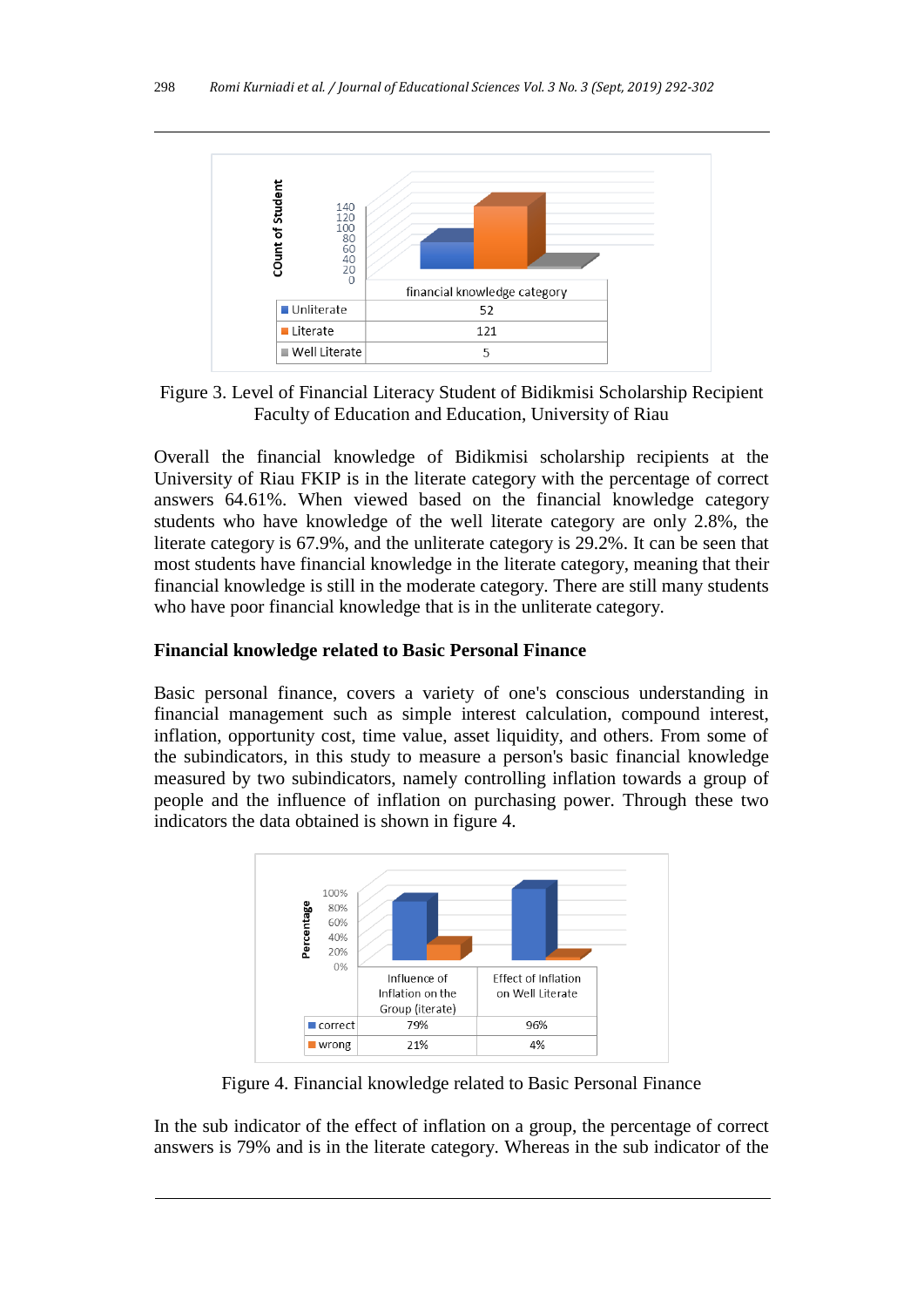effect of inflation on purchasing power the percentage of correct answers reached 96% in the well literate category.

#### **Financial Knowledge related to Money Management**

Knowledge of financial management is defined as ownership of how an individual can manage personal finance. To obtain financial knowledge of Bidikmisi recipient students on this indicator, six sub-indicators were used to obtain information. The information obtained is presented in Figure 5.



Figure 5. Financial Knowledge related to Money Management

Based on the data presented in Figure 5, information can be obtained that the subindicators (a) factors that affect income are in the well literate category with 80% correct answers, sub indicators (b) sources of income for people aged 20-35 in the literate category with the correct answer percentage is 75%, the sub indicator (c) the expenditure instrument is in the literate category with the percentage of correct answers 69%, the sub idnikator (d) the unexpected expenditure is in the unliterate category with the percentage of correct answers 21%, subindicator (e) the benefits of budgeting are in the litareta category with the percentage of correct answers 63%, and sub-indicators (f) ATM characteristics are in the unliterate category with the percentage of correct answers 50%.

#### **Financial Knowledge related to Debt and Credit**

Financial knowledge related to credit and debt management, is an important aspect where a person is able to manage expenditure expenses in terms of credit usage. To get information on the financial knowledge of Bidikmisi recipient students related to debt and credit, then given questions related to factors that affect the feasibility of debt in the bank, factors considered in borrowing, and the benefits of credit cards. Information is presented in Figure 6.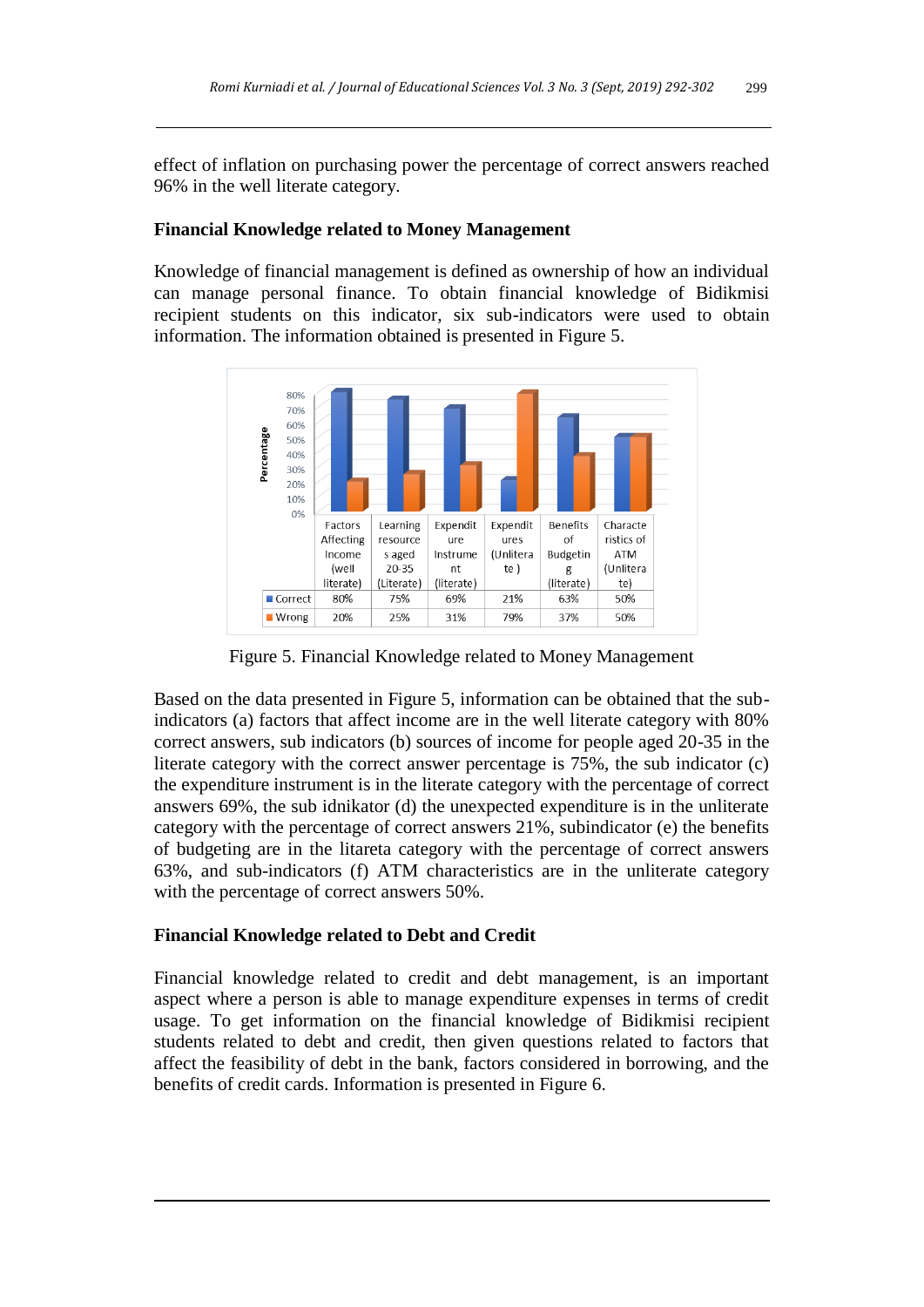

Figure 6. Financial Knowledge on Debt and Credit Indicators

In the sub-indicators of factors that affect credit worthiness are in the literate category with the percentage of correct answers 78%, the factor sub-indicators considered in borrowing and the benefits of credit cards are in the well literate category with the percentage of correct answers respectively 99% and 88%.

# **Financial Knowledge related to Savings and Investment**

Financial knowledge related to Savings and Investment is ownership of the ability to manage a portion of income that is not spent or used for consumption. To obtain information on the financial knowledge of Bidikmisi scholarship recipients related to savings and investment, two sub indicators are used, namely institutions that guarantee deposits and characteristics of deposits. The results of information collection are presented in Figure 7. It can be seen, that the sub-indicators related to financial knowledge deposit guarantee institutions are in the unliterate category with a percentage of correct answers of 21%, whereas in the deposit characteristics the level of financial knowledge is in the well literate category with the percentage of correct answers reaching 96%.



Figure 7. Level of Financial Knowledge on Savings and Investment Indicators

# **Financial Knowledge related to Risk Management**

Financial knowledge related to risk management is defined as ownership of an understanding of resource protection, namely through insurance products or other risk management techniques. The level of knowledge of Bidikmisi scholarship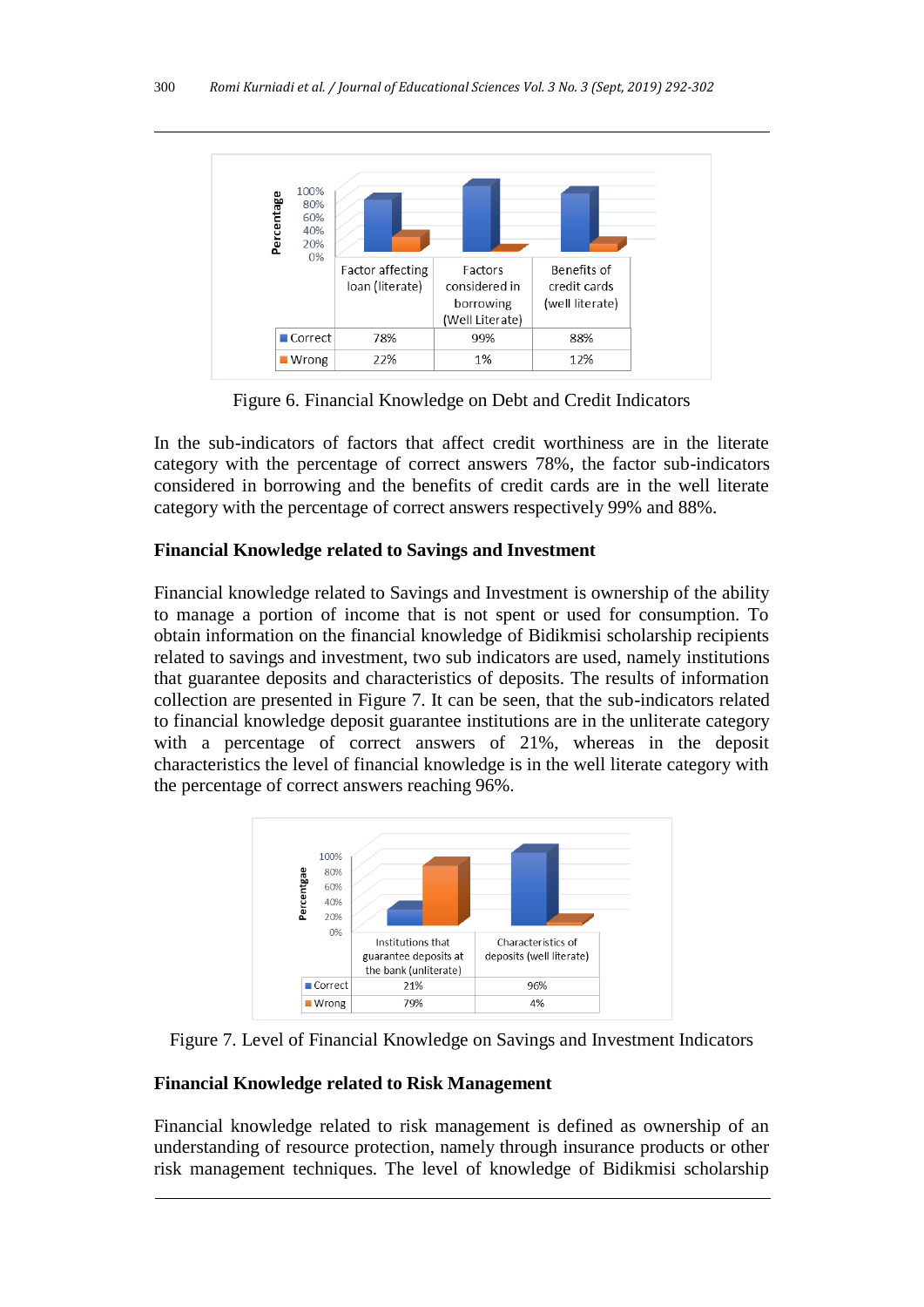recipients on risk management indicators is presented in Figure 8. Knowledge related to the purpose of having insurance is in the unliterate category, as well as knowledge related to the period of insurance protection for children.



Figure 8. Financial Knowledge related to Risk Management

# **Discussion**

Student knowledge related to the financial basis and debt and credit is the highest percentage of correct answers. While the money management indicators of student knowledge are only in the literate category. Knowledge related to investment and risk management is the worst percentage, which is only in the unliterate category.

A person's financial knowledge depends on one's experience in interacting with various financial instruments. Almasdi Syahza (2014) states knowledge as a human ability to connect what is thought to reality. This ability is obtained from experience on one thing that is encountered or experienced and occurs repeatedly.

Investment and risk management in the form of insurance are financial instruments that are rarely encountered by students. This is because students who receive bidikmisi scholarships have limited ability in financial resources. As explained earlier, most students have monthly income at the lowest level. As a large part of student acceptance runs out to fulfill basic needs, making it difficult for students to interact with investment and insurance financial instrumental.

# **4. Conclusion**

Based on the results of studies that have been conducted, it can be concluded that the financial literacy of Bidikmisi scholarship recipients is in the literate category. Financial knowledge related to basic personal finance is in the well literate category, financial management knowledge is in the literate category, knowledge of debt and credit is in the well literate category, knowledge related to savings and investment is in the unliterate category, and knowledge of risk management is in the unliterate category .